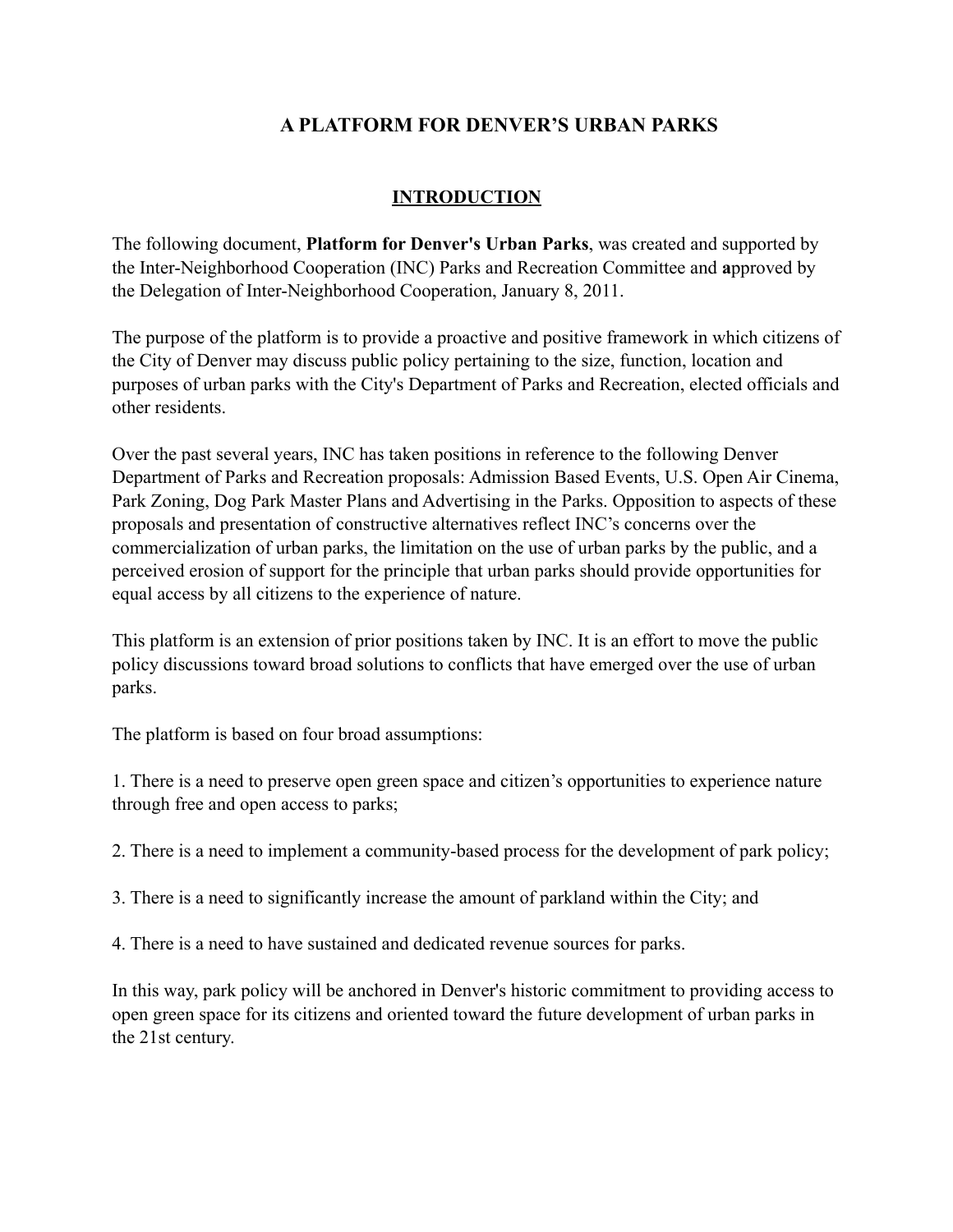#### **The Historical Perspective**

Denver has a proud tradition of being one of the few cities in the United States to exemplify the best features of the City Beautiful Movement that began in the early part of the past century.<sup>1</sup> The community leaders of this movement in Denver, including prominent elected city officials, were central to the creation of the city's public parks and parkways and advanced their purpose as to provide beauty, to promote mingling of people from all socio-economic backgrounds, and to endorse the principle of equality by allowing all citizens access to free open space.<sup>2</sup>

Evaluation of the city's park system, one hundred years after its creation, shows the wisdom of the original plan. The 2010 report of the Trust for Public Land documents the economic value of Denver's parks in relation to public use, health, community cohesion, clean air, clean water, property values, and tourism. The Trust calculates the total annual economic value of the Denver park system to be over \$48,000,000.3

#### **The Contemporary Parks Controversy**

Despite the demonstrated economic value of the park system to the community, Denver's urban parks have become a source of contention over the past several years. Denver's Mayor and his appointee, the Department of Parks and Recreation Manager, have been in conflict with segments of the public over the primary experiences that should be available in parks and how multiple uses of parks should be managed. For example, there has been a public outcry over the proposed (but never implemented) 2007 plan to enclose a large portion of Denver's City Park for a three-day rock music festival;<sup>4</sup> the number, type, and placement of dog parks;<sup>5</sup> and the use of parks for admission-based events.6

On this latter point, neighborhood groups have adopted formal written statements objecting to this policy. These groups include neighborhood associations, groups representing parks, and organizations representing multiple neighborhood organizations such as the Inter-Neighborhood Cooperation, a group comprised of 85 registered neighborhood associations. 7

#### **The Department of Parks and Recreation "Game Plan"**

Denver's master plan for its parks, The Game Plan, sets forth the following four principles to guide their maintenance and development: Sustainability, equity, engagement, and sound economics, with sustainability of parkland being the most important of these.<sup>8</sup> Because the plan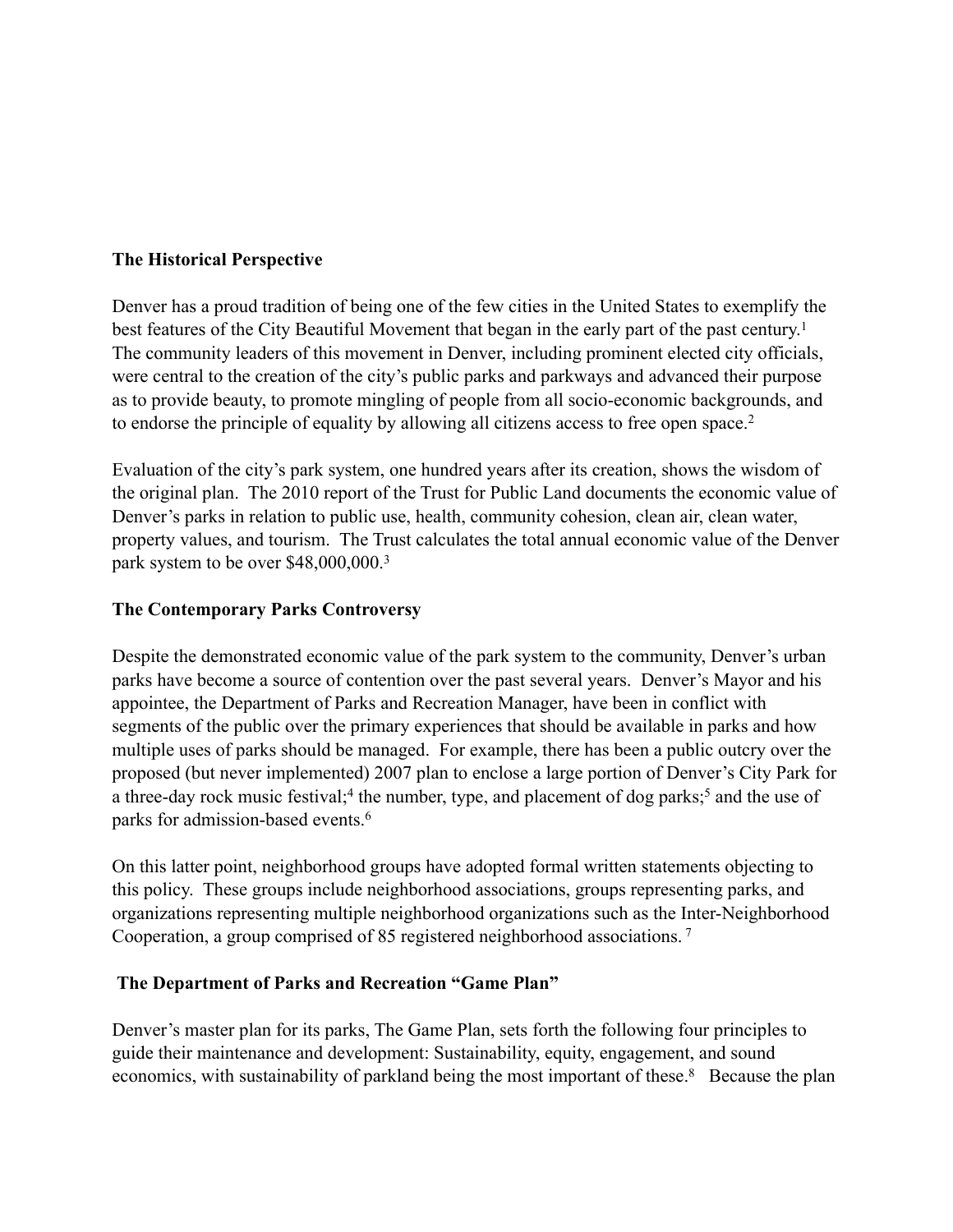lacks sufficient detail regarding implementation of these principles, the plan has contributed to public controversies such as those noted above.

This debate will continue until the following occurs: 1. There is clarity of purpose as to the foundational purpose of Denver's parks. 2. There is a significant increase in the amount of urban parkland. 3. There is a set of criteria for evaluation of whether or not a proposed use of a given park is appropriate. This Platform addresses these issues.

#### **THE WAY FORWARD**  $\overline{2}$

## **Open Green Space Protected**

While parks serve a variety of purposes including providing citizens recreational opportunities, for example, to play games, ride bikes, and take walks, urban parks should not be considered as sites for every activity which requires open land. Within the context of a growing population, a limited amount of urban parkland, and an increasing pressure to use parkland to raise revenue for the city, it is critical that the historic purpose of urban parks be protected: Providing all citizens free access to open green space, trees, lakes and gardens.

**Protecting this purpose must be the cornerstone of public policy for Denver's urban parks. This assertion does not undermine the importance of recreation. It does serve to anchor Denver's urban park policy in its historic purpose--to provide all citizens access to the experience of nature—an experience that cannot be fulfilled by any other public space in the urban environment.**

*1. What is your definition of the primary purpose of Denver's Parks?* 

#### **Urban Parkland Needed**

Conflicts over how this experience may be protected within the context of other recreational uses of parks such as providing playgrounds, recreation centers, or fields on which to play team sports requires that additional land in the city be converted to parkland.

There is a lack of adequate urban parkland for the size, density, and expected growth of Denver's population. For example: The city had 555,000 residents in 2000 and is projected to have 700,000 in 2020.9 When the amount of urban parkland in Denver, 6,286 acres, is compared with the amount in a city with a comparable population and level of density such as Portland, Oregon, Denver lags far behind. Denver has 10 acres of parkland per 1,000 people compared to Portland's 25 acres per 1,000 people.<sup>10</sup> Denver has fewer acres of urban parkland than half the other 28 intermediate-low-density big cities in the country that were studied recently by the Trust for Public Land<sup>11</sup>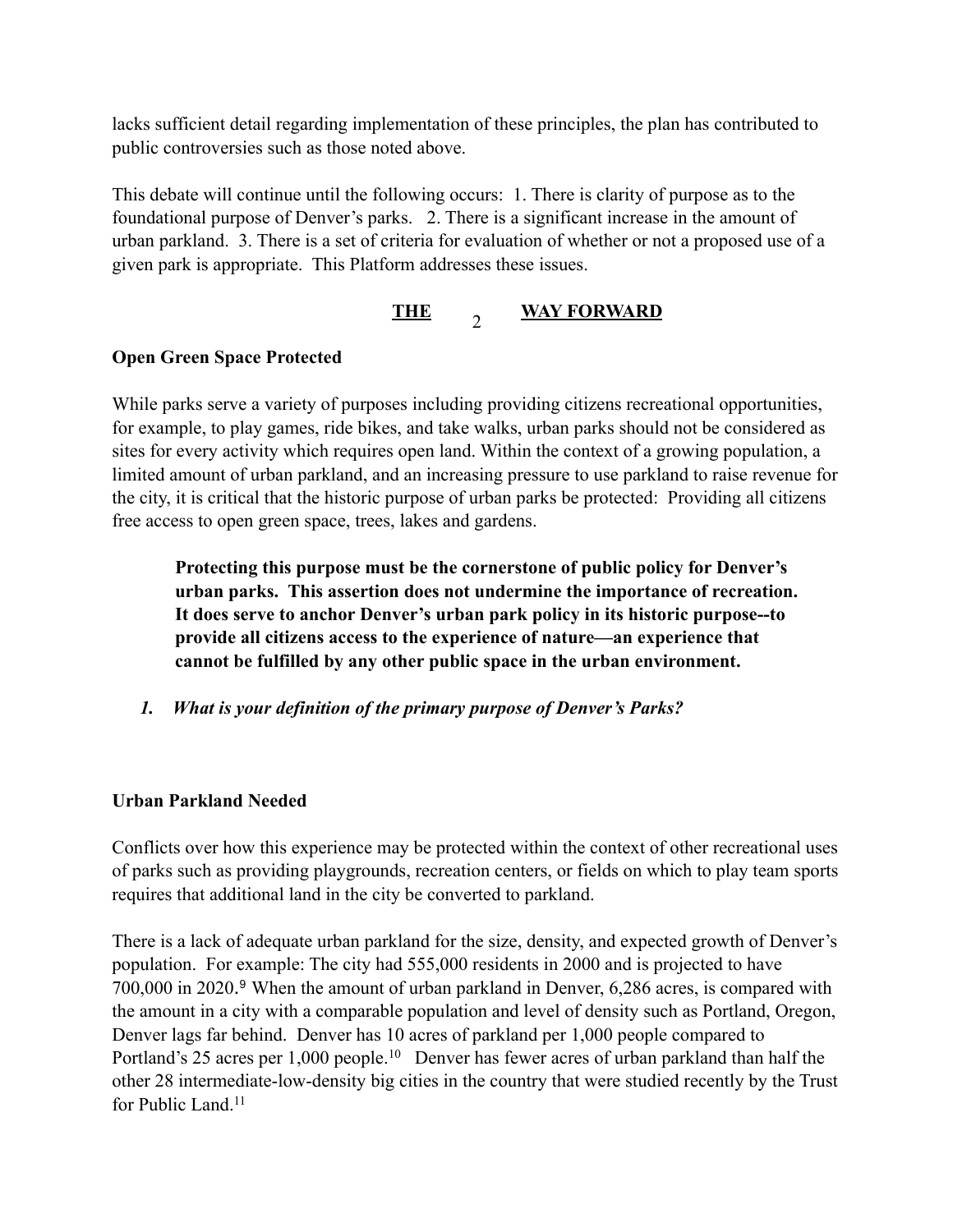In addition, Denver's relatively young and outdoor-oriented population requires more green space than we have currently.

**As a result, a sustained effort to double the amount of urban land devoted to parkland in the city over the next ten years is warranted. Despite the fact that Denver is land-locked, multiple opportunities for expansion exist in relation to development of parkland including remediated industrial sites along the Platte River**

## *2. What would you do to develop additional land into parkland and how much more parkland is needed?*

## **Community-based Park Policy Required**

How multiple uses of parks should be balanced is a matter of public policy. Nonetheless, any use of parks other than the uses that are easily compatible with preservation of nature (and of historic structures within parks) such as walking, biking, and playing informal games and with sustaining parkland, should be tested against the following principles:

- **The proposed use does not inhibit the primary and or established uses of the park;**
- **The proposed use is respectful of the neighborhoods surrounding the park;**
- **The proposed site has adequate space for the proposed use;**
- **The Department of Parks and Recreation has adequate funding to oversee the proposed use and for repair of any damage to parkland caused by the new use; and**
- **Any new proposed use of a park must be supported by a sophisticated and publiclyavailable cost analysis**.
- *3. Do you support the above stated principles for a community-based park policymaking process regarding new uses of parks? Why or why not?*
- *4. How should Denver's Department of Parks and Recreation engage with citizen groups in the development and implementation of park policy?*

#### **Festival Site Should be Established**

Some proposed uses are not appropriate for any park. For example, admissions-based events are incompatible with Denver's long-standing commitment to parks that are free and open to the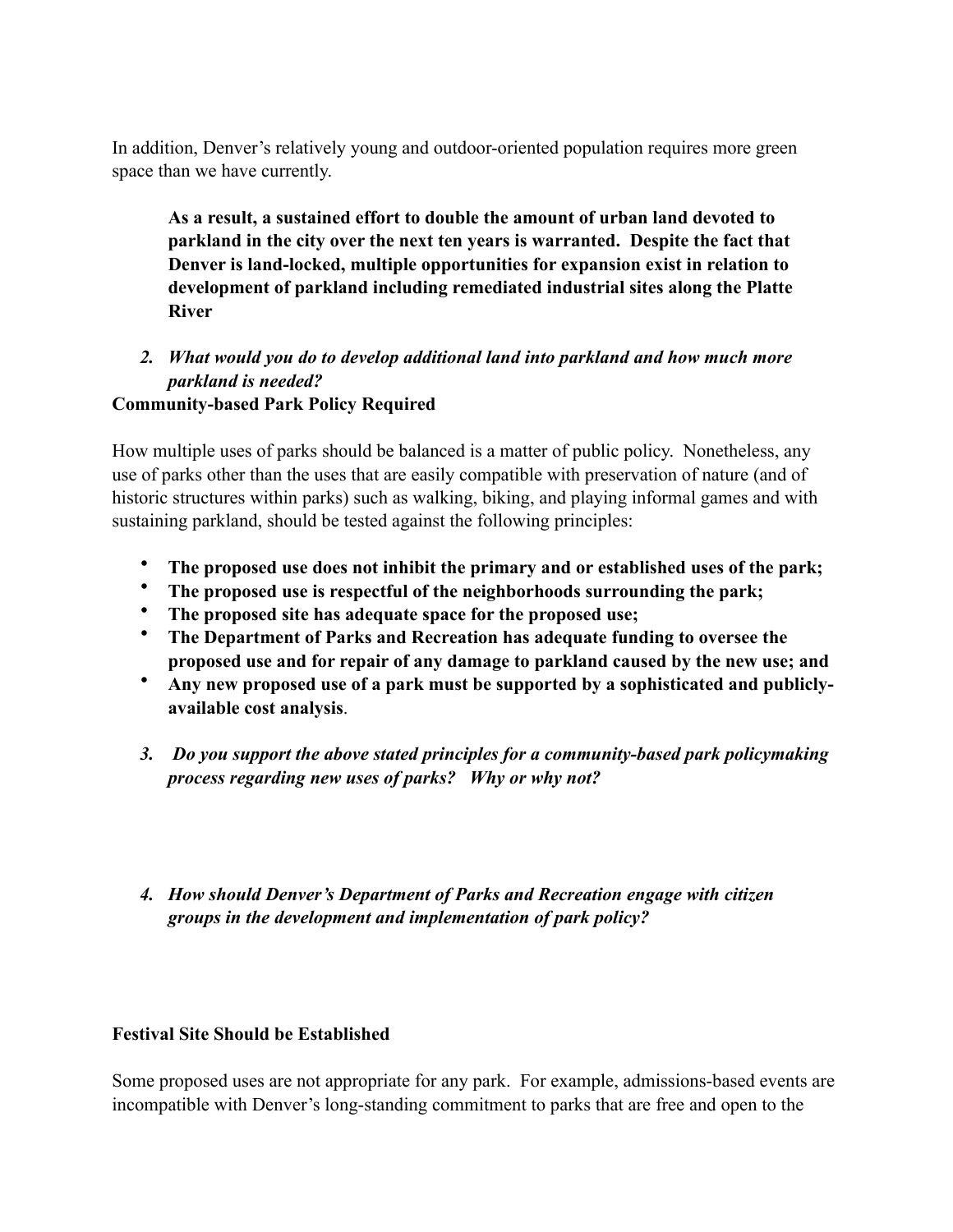public. However, if Denver's voters agree to establish a revenue-generating and financiallyfeasible festival site, where both large and small admission and non-admission-based events could take place, the broad philosophical principles on which the rest of the park system has been built could be maintained.

## *5. Do you support the creation of a voter supported festival site for admission-based and large non-admission based events? Why or why not?*

## *6. Would you support the repeal of the Admission-Based Events Park Policy? Why or why not?*

## **Dedicated and Stable Funding for Parks Must be Sought**

Even if multiple uses of parks could be balanced according to the principles outlined above, Denver currently lacks the funds to maintain existing parkland, to preserve and maintain park monuments, and to monitor parks to prevent vandalism and other social problems that occur in parks let alone to develop new parkland. Indeed, in 2003, the city's Game Plan projected a \$6 million yearly shortfall for capital maintenance and repairs and a \$10 million yearly shortfall for current capital upgrades and expansions for city parks.<sup>12</sup>

A broad range of funding sources must be pursued in order to sustain and to expand Denver's park and parkway system. This includes sources such as the ones listed below:

- **Local and state level dedicated revenue sources;**
- **Federal programs that advance sustainable urban communities**; **and**
- **Endowments that support Denver's parks and parkway system**.

A commitment to securing funds to support a worthy plan for Denver's park system requires that alliances be built among the citizens of the City of Denver, the Mayor of Denver, the City Council, the Manager of the Department of Parks and Recreation, the business community, and private conservation groups. Civic-minded individuals created Denver's parks more than 100 years ago. With unity of purpose and a common vision they can restore and expand Denver's parks once again.

## *7. How should the acquisition, operation and maintenance of Denver's public parks be funded?*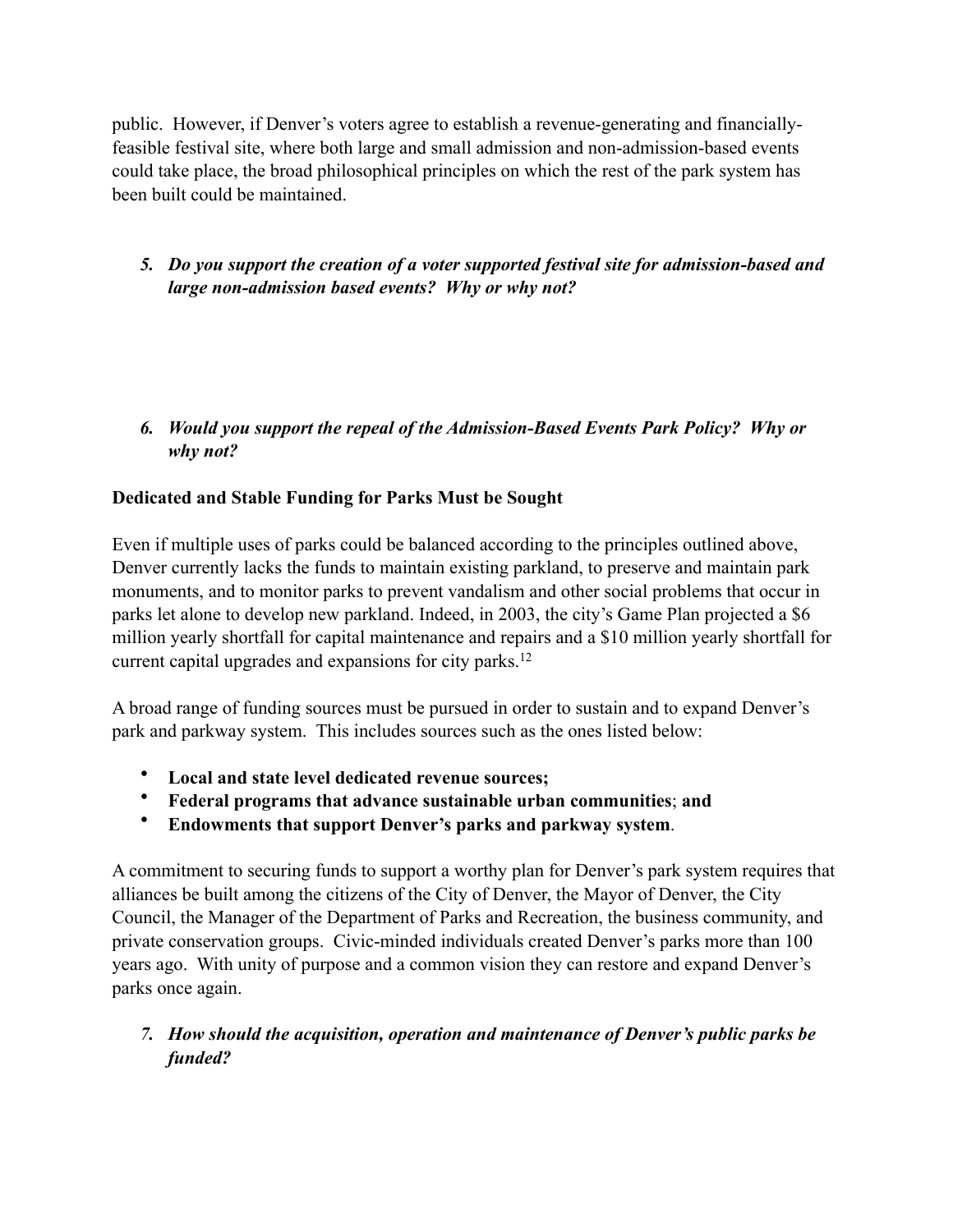*8. Would you support dedicated revenue sources such as a special fund, endowment or a tax levy for parks? Why or why not?* 

*Other questions:*

*9. What criteria would you use to select the next Manager of the Department of Parks and Recreation?* 

- *10. Would you return parkland use laws to exclusive control of the City Council? Why or why not?*
- *11. What are your views regarding using public park property to create off-leash dog sites and how should the creation and maintenance of dog parks be paid for?*
- *12. What is your view of advertising/commercialization in parks?*
- *13. Would you prohibit advertising in parks?*
- *14. How do you plan to address water consumption/conservation issues in urban park green space?*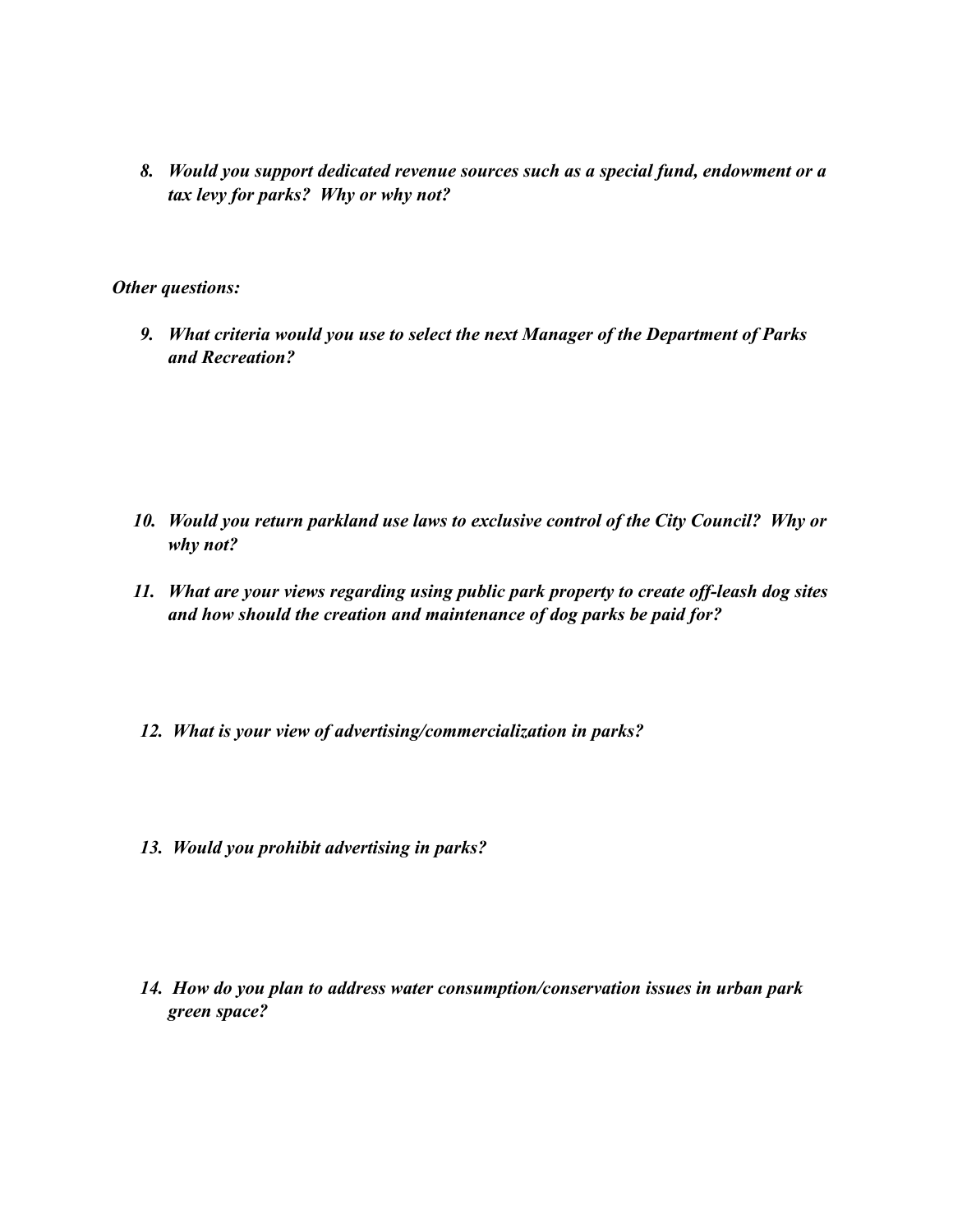#### *15. Is the recycled water being used in our parks safe for humans, animals and vegetation?*

Sources 1. Wilson, W. (1989). *The City Beautiful Movement*. Baltimore: Johns Hopkins University Press.

4

2. Etter, C., & Etter, D. (2006). *City of Parks: The Preservation of Denver's Park and Parkway System*. Denver: Denver Public Library. These authors also note that parks were historically considered a "physical embodiment" of equality of access to space and to nature and to mark "the city as a place of quality".

3. Trust for Public Land. (2010). *The Economic Benefits of Denver's Park and Recreation System*. Author.

4. (http://denverdirect.blogspot.com/2009/05/commercial-use-of-denver-parks.html)

5. (see October, 2010 Life on Capitol Hill article, "Dog Park Debate Continues")

6. (see written testimony submitted to the Denver Parks and Recreation Advisory Board (DPRAB) on December 10, 2009 and August 12, 2010)